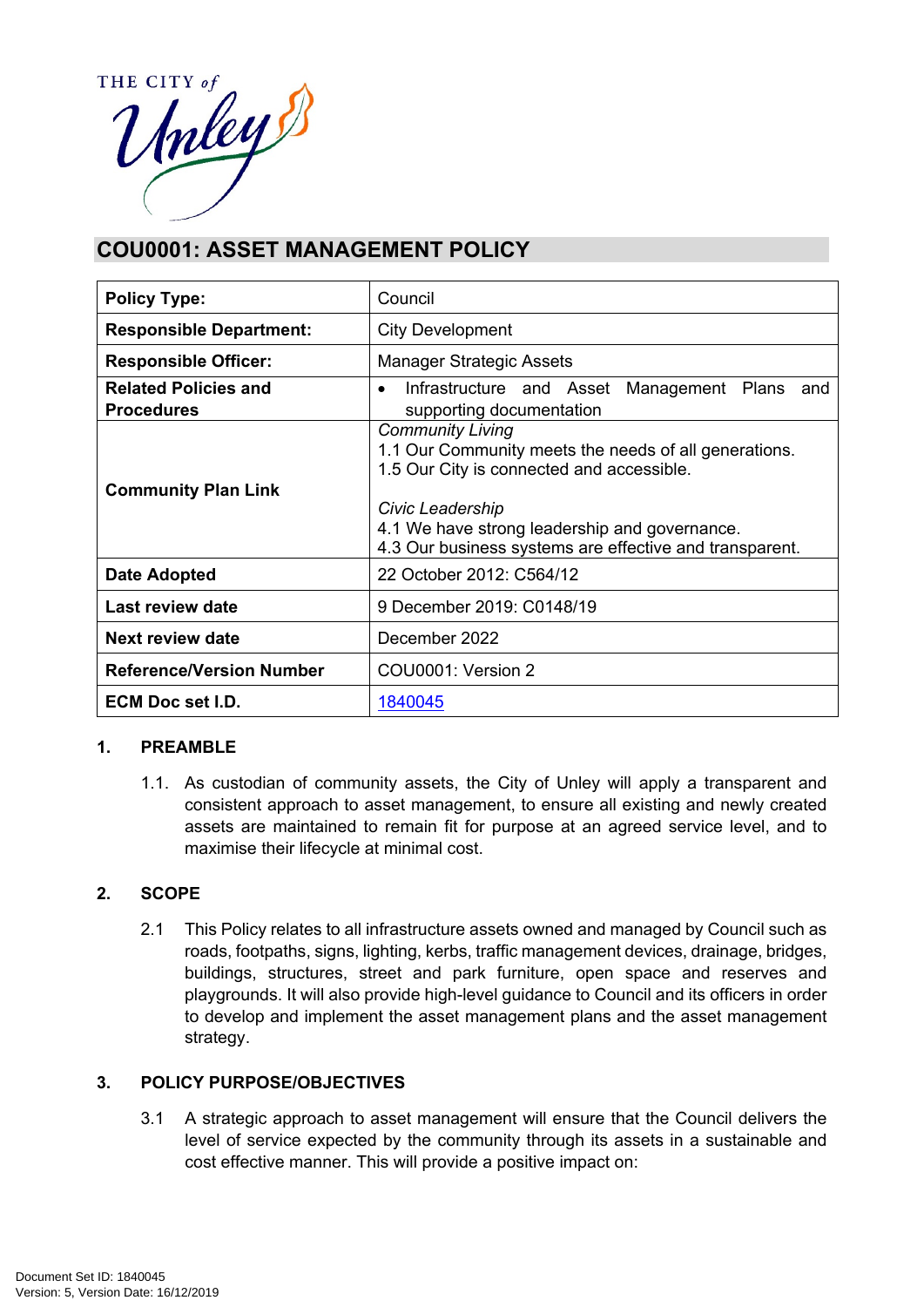- Members of the public and staff;
- Council's financial position;
- The ecological footprint left for future generations;
- Intergenerational equity;
- The ability for Council to deliver and maintain the expected level of service and infrastructure;
- The political environment in which Council operates; and
- The legal liabilities of Council.

## **4. DEFINITIONS**

- **4.1 Sustainability Index** is an indication of whether a Council is renewing or replacing existing non-financial assets at the same rate that its overall stock of assets is wearing out. It is calculated by measuring capital expenditure on renewal or replacement of assets relative to the recorded rate of depreciation of assets for the same period.
- **4.2 Ecological Footprint** is a measurement of how much we use and consume, in relation to our environment's capacity to provide and support our needs.
- **4.3 Intergenerational Equity** involves the costs associated with expenditure being spread over time in accordance with the distribution of the benefits that are being generated.

## **5. ROLES AND RESPONSIBILITIES**

- 5.1 This Policy will be administered on behalf of Council by the:
	- General Manager City Development
	- Manager Strategic Assets
	- Asset Management Officer

#### **6. POLICY STATEMENT**

- 6.1 A strategic and systematic approach to asset management that embraces industry standards and best-practice to ensure sustainability will be employed at the City of Unley.
- 6.2 Assets that are to be maintained or renewed must be fit for purpose and fulfil a recognised need as identified by Council.
- 6.3 An inspection regime and consistent condition rating will be used to ensure agreed service levels, intervention methods and renewal priorities can be determined across all asset categories.
- 6.4 Maintenance and renewal actions and expenditure required to meet agreed service levels identified in the asset plan will be forecast in Council's Long Term Financial Plan and be fully funded in the annual budget development process.
- 6.5 Maintenance and renewal actions that will minimise Council's exposure to risk in regard to asset failures.
- 6.6 Asset management plans will be cognisant of the changing environment and ensure that the decisions we make with respect to repairs, renewal and new construction minimise our ecological footprint.



**COU0001:** *Asset Management Policy* Page 2 of 3